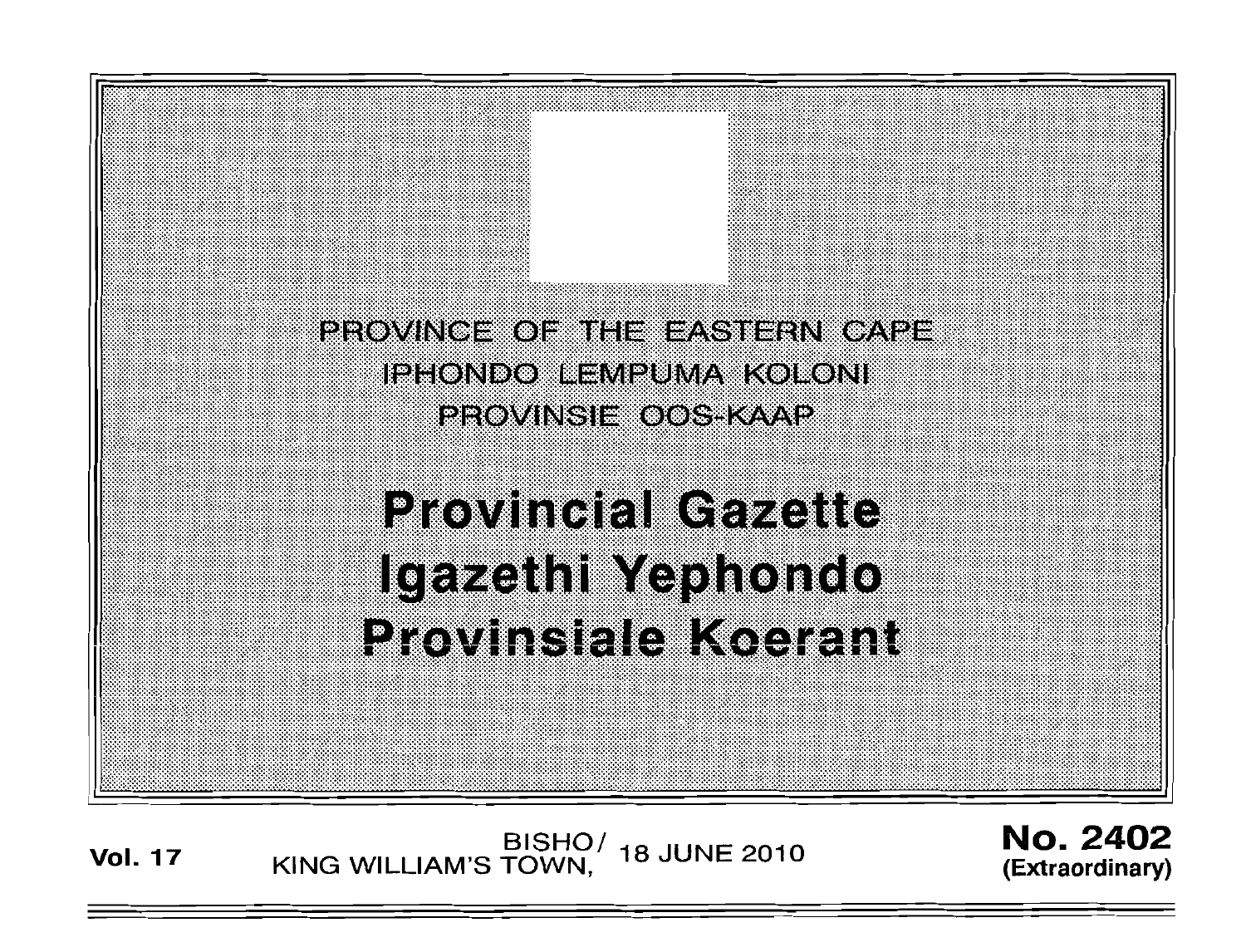## IMPORTANT NOTICE

The Government Printing Works will not be held responsible for faxed documents not received due to errors on the fax machine or faxes received which are unclear or incomplete. Please be advised that an "OK" slip, received from a fax machine, will not be accepted as proof that documents were received by the GPW for printing. If documents are faxed to the GPW it will be the sender's responsibility to phone and confirm that the documents were received in good order.

Furthermore the Government Printing Works will also not be held responsible for cancellations and amendments which have not been done on original documents received from clients.

|     | <b>CONTENTS · INHOUD</b> |             |                |  |
|-----|--------------------------|-------------|----------------|--|
| No. |                          | Page<br>No. | Gazette<br>No. |  |
|     | <b>GENERAL NOTICE</b>    |             |                |  |
|     |                          |             | 2402           |  |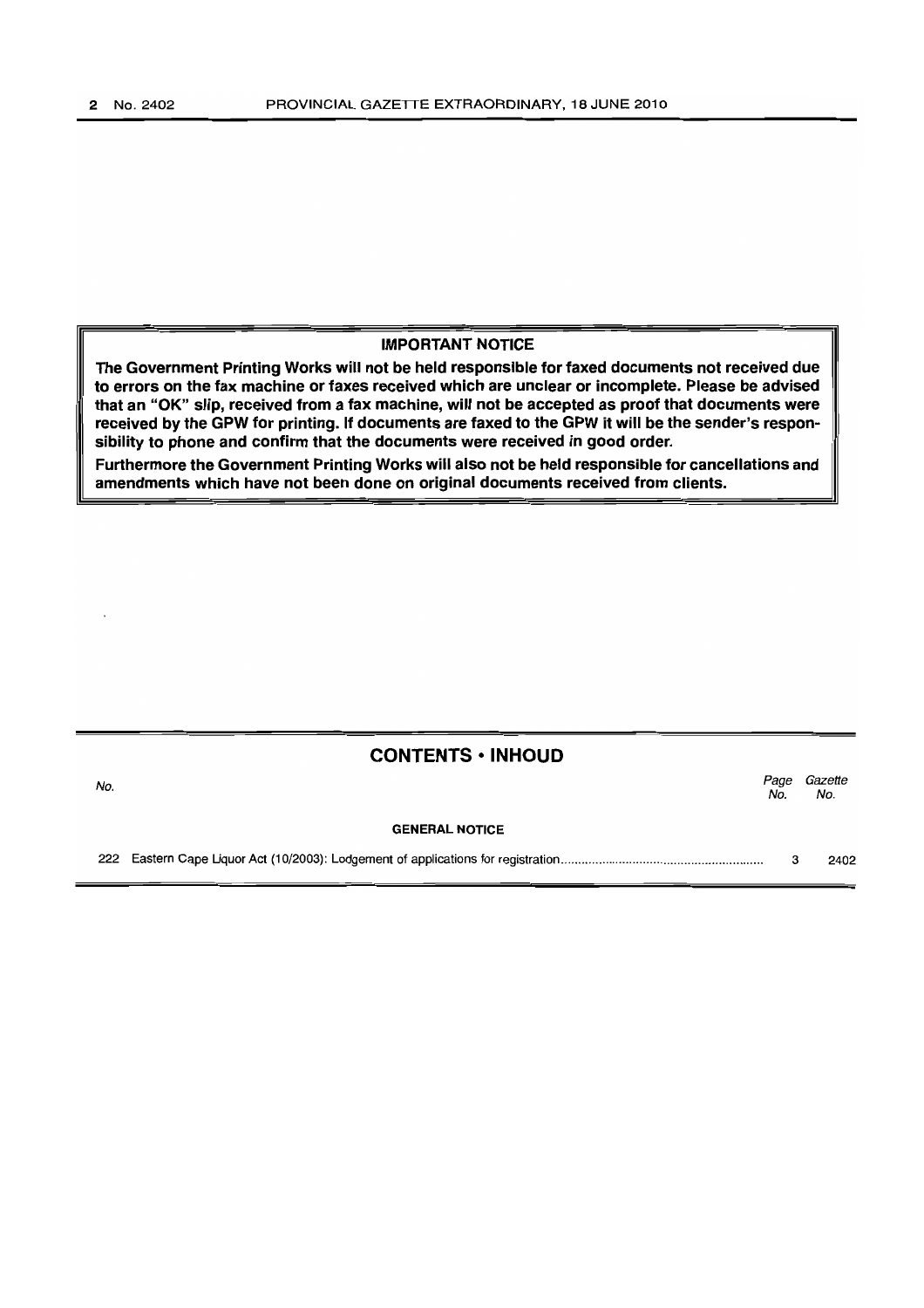# GENERAL NOTICE

## NOTICE 222 OF 2010

1. CM 3 [Reg 4 (1)]

#### EASTERN CAPE LIQUOR ACT, 2003 (Act No. 10 of 2003) NOTICE OF LODGEMENT OF APPLICATIONS FOR REGISTRATION

Notice is hereby given that the applications for registration, particulars of which appear in the Schedule hereunder, have been lodged with the Board.

Interested parties may, free of charge, inspect any application which appears in the Schedule hereunder and may within twenty one days of this notice, lodge with the Board written representations in support of, or written objections.

#### THEMBI ZONO - GXOYIYA EASTERN CAPE LIQUOR BOARD 09 June 2010

### **SCHEDULE**

| 1                                   |                  | $\mathbf{2}$                                              | 3                                   | 4                            | 5                                                                                                                   |  |
|-------------------------------------|------------------|-----------------------------------------------------------|-------------------------------------|------------------------------|---------------------------------------------------------------------------------------------------------------------|--|
| <b>Application</b><br><b>Number</b> |                  | Name and<br>number of Ward                                | Kind of registration<br>applied for | Kind of liquor to<br>be sold | Name under which business is<br>to be conducted and particulars<br>of the erf, street or farm                       |  |
| 1.                                  | ECP 18297        | Ward 57 Nelson<br>Mandela<br>Metropolitan<br>Municipality | Consumption on and<br>off premises  | All kinds                    | Kwa Mamjwarha, 103 Ngwevana<br>Str, N.U.9 Motherwell, Port<br>Elizabeth                                             |  |
| 2.                                  | ECP 18298        | Ward 4 Buffalo<br><b>City Municipality</b>                | <b>Special Event</b>                | All kinds                    | Hellenic Community of East<br>London & Districts, Erf 11578,<br>East London Golf Club, Bunkers<br>Hill, East London |  |
| З.                                  | ECP 18299        | Ward 16<br>Amahlathi<br>Municipality                      | Consumption on and<br>off premises  | All kinds                    | Linge's Tavern, 889 Mlungisi<br>Township, Stutterheim                                                               |  |
| 4.                                  | ECP 18300        | Ward 17<br>Amahlathi<br>Municipality                      | Consumption on<br>premises          | All kinds                    | Sandile's Rest Restaurant, Farm<br>345, Stutterheim                                                                 |  |
| 5.                                  | <b>ECP 18301</b> | Ward 41 Nelson<br>Mandela<br>Metropolitan<br>Municipality | Consumption on and<br>off premises  | All kinds                    | Kwa Thenjiwe Tavern, 23 Olivier<br>Str, Booysens Park, Port<br>Elizabeth                                            |  |
| 6.                                  | <b>ECP 18302</b> | Ward 20 Intsika<br>Yethu Municipality                     | Consumption on and<br>off premises  | All kinds                    | Sdi's Tavern, Qumanco Loc,<br>Cofimvaba                                                                             |  |
| 7.                                  | ECP 18303        | Ward 27 Nelson<br>Mandela<br>Metropolitan<br>Municipality | Consumption on and<br>off premises  | All kinds                    | Stadium Place, 19 Mthungara Str,<br>Soweton On Sea, Port Elizabeth                                                  |  |
| 8.                                  | ECP 18304        | Ward 2 Ndlambe<br>Municipality                            | Consumption on<br>premises          | All kinds                    | Café Capasso, 304 Daniel<br>Scheepers Avenue, Boknes<br>Strand                                                      |  |
| 9.                                  | <b>ECP 18305</b> | Ward 16 Nelson<br>Mandela<br>Metropolitan<br>Municipality | Consumption on and<br>off premises  | All kinds                    | Kwa Tete Tavern, 11064<br>Mahambehlala Str, Kwa Zakhele,<br>Port Elizabeth                                          |  |
| 10.                                 | <b>ECP 18306</b> | Ward 16 Buffalo<br><b>City Municipality</b>               | Consumption off<br>premises         | All kinds                    | Hollywood Bottle Store, 9290<br>N.U.3, Mdantsane                                                                    |  |